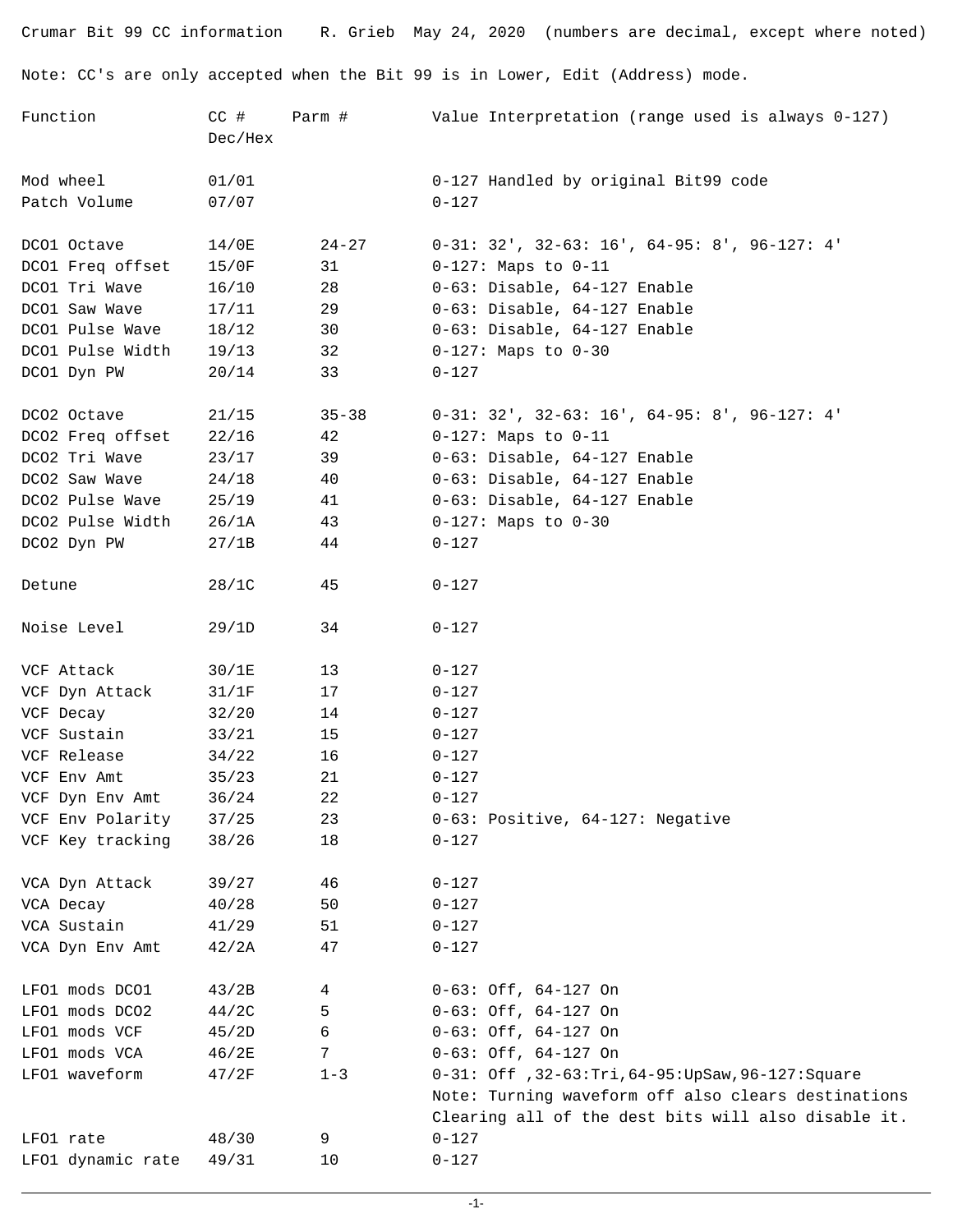| LFO1 delay                       | 50/32          | 8         | $0 - 127$                                                                                     |
|----------------------------------|----------------|-----------|-----------------------------------------------------------------------------------------------|
| LFO1 depth                       | 51/33          | 11        | $0 - 127$                                                                                     |
| LFO2 mods DCO1                   | 52/34          | 56        | $0-63:$ Off, $64-127$ On                                                                      |
| LFO2 mods DCO2                   | 53/35          | 57        | $0-63:$ Off, $64-127$ On                                                                      |
| LFO2 mods VCF                    | 54/36          | 58        | $0-63:$ Off, $64-127$ On                                                                      |
| LFO2 mods VCA                    | 55/37          | 59        | $0-63:$ Off, $64-127$ On                                                                      |
| LFO2 waveform                    | 56/38          | $53 - 55$ | 0-31: Off , 32-63: Tri, 64-95: DnSaw, 96-127: Square                                          |
|                                  |                |           | Note: Turning waveform off also clears destinations                                           |
|                                  |                |           | Clearing all of the dest bits will also disable it.                                           |
| LFO2 rate                        | 57/39          | 61        | $0 - 127$                                                                                     |
| LFO2 dynamic rate                | 58/3A          | 62        | $0 - 127$                                                                                     |
| LFO2 delay                       | 59/3B          | 60        | $0 - 127$                                                                                     |
| LFO2 depth                       | 60/3C          | 63        | $0 - 127$                                                                                     |
| LFO Wheel Amt                    | 61/3D          | 12        | $0 - 127$                                                                                     |
| Sustain                          | 64/40          |           | 0-127 Sustain, handled by original Bit01 code<br>(must be enabled, which disables pedal jack) |
| VCF Resonance                    | 71/47          | 20        | $0 - 127$                                                                                     |
| VCA Release                      | 72/48          | 52        | $0 - 127$                                                                                     |
| VCA Attack                       | 73/49          | 49        | $0 - 127$                                                                                     |
| VCF Cutoff                       | 74/4A          | 19        | $0 - 127$                                                                                     |
| All notes off                    | 123/7B         |           | Value not used, handled by original Bit99 code                                                |
| Decimal                          | Hex Equivalent |           |                                                                                               |
| 0 <sub>0</sub><br>0 <sub>0</sub> |                |           |                                                                                               |
| 32<br>20                         |                |           |                                                                                               |
| 64<br>40                         |                |           |                                                                                               |
| 96<br>60                         |                |           |                                                                                               |

CC's are only enabled in Lower, Address (Edit) mode.

Note: To edit a parameter with the +/- buttons, you must first select the parameter with the buttons on the Bit. When a CC is handled, the display is updated to show the parameter number and the new value. This is not the same as selecting that parameter with the Bit front panel. The Crumar Bit firmware does not know about the CC code at all, so it doesn't think any parameter has been selected, and the +/- buttons are disabled.

When configuring a controller to use the CC's, assign parameters that map to just a few values to switches, NOT to sliders. Using a slider for something like the LFO waveform will send many identical requests to the synth as it it moved in-between the threshold values. The synth doesn't detect that the same option is being selected each time, so a lot of time may be wasted processing CC's that don't change anything. Also, in the case of something like the LFO waveform, the firmware may also reset certain LFO variables each time the waveform is selected, even if it was the same one that was already selected. This is because with the original controls there was no way to select the same option over and over again, so the firmware was not designed to handle this.

When sending CC's to any synthesizer based on a 1980's CPU, it will always be possible to send CC's faster than the synth can handle them. It takes about 1 mSec